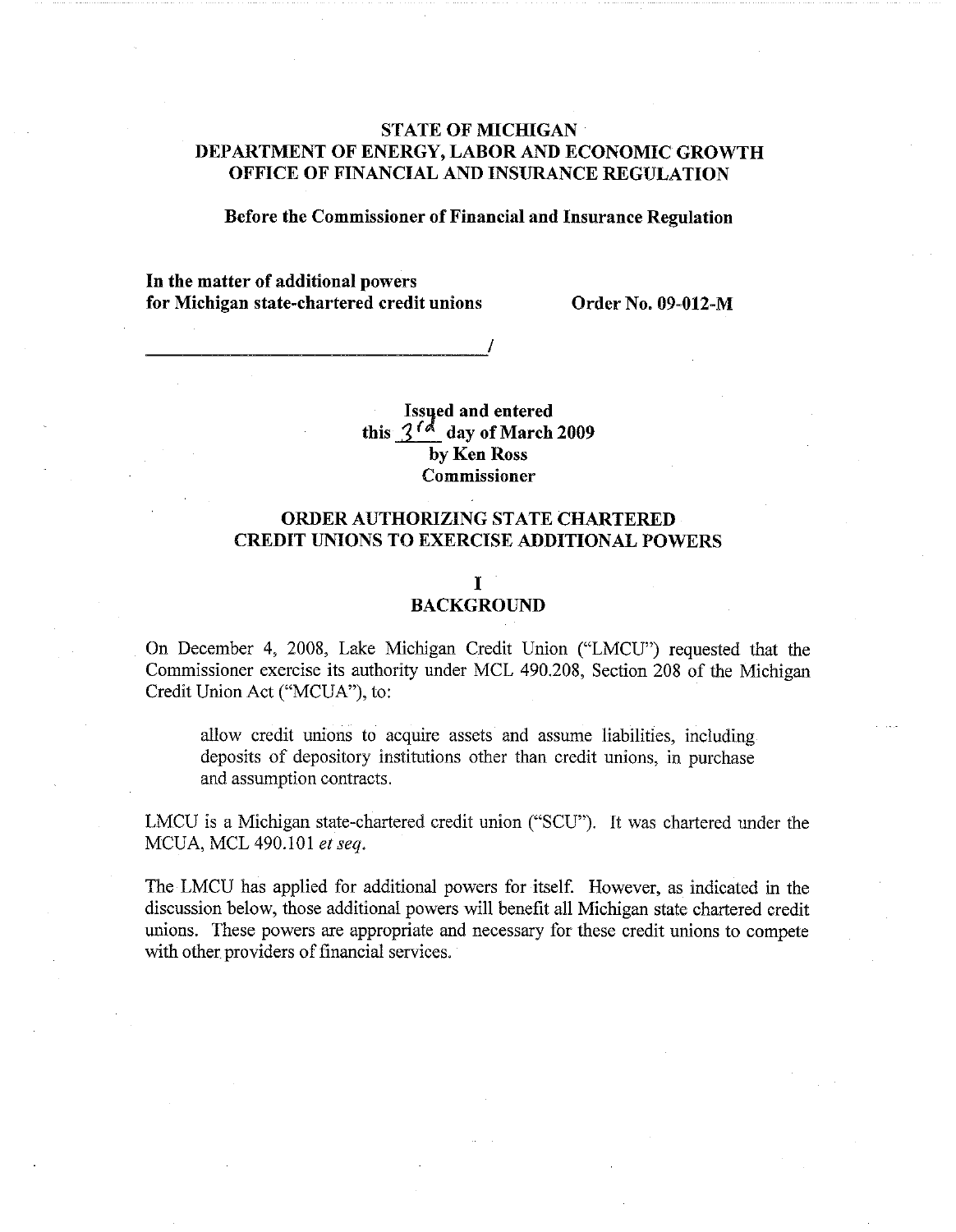II **ISSUES** 

The principal issues are:

- I. Whether the Connnissioner is authorized under the MCL 490.208 to grant additional powers to SCUs if those powers are appropriate and necessary to compete with other providers of financial services in this state?
- 2. Taking into consideration the factors listed in MCL 490.208(2), are the additional powers warranted?

# **III**

# **ANALYSIS**

# Authority for granting additional powers

MCL 490.208(1) gives the Connnissioner the authority to grant additional powers to domestic credit unions where they are "appropriate and necessary" for them to compete with other providers in this state:

If 1 or more domestic credit unions apply for authority to exercise powers not specifically authorized by this act, the commissioner may by rule, order, or declaratory ruling authorize domestic credit unions to exercise those powers if the connnissioner finds that those powers are appropriate and necessary to compete with other providers of financial services in this state.

#### Factors the Commissioner shall consider

MCL 490.208(2) specifies factors the Commissioner shall consider in making a determination as to additional powers:

In acting under subsection (1), the commissioner shall consider the ability of the domestic credit unions to exercise the additional power in a safe and sound manner, the authority of the domestic credit unions under state or federal law or regulation, the powers of other competing entities providing financial services, and any specific limitations on domestic credit union powers contained in this act or in any rules or other law of this state.

#### Authority of state-chartered credit unions

MCL 490.40l(q) authorizes SCUs "to purchase any of the assets of another domestic credit union, or with the approval of the Connnissioner, assume any of the liabilities of another domestic credit union." Further, MCL 490.371 permits SCUs to enter into a plan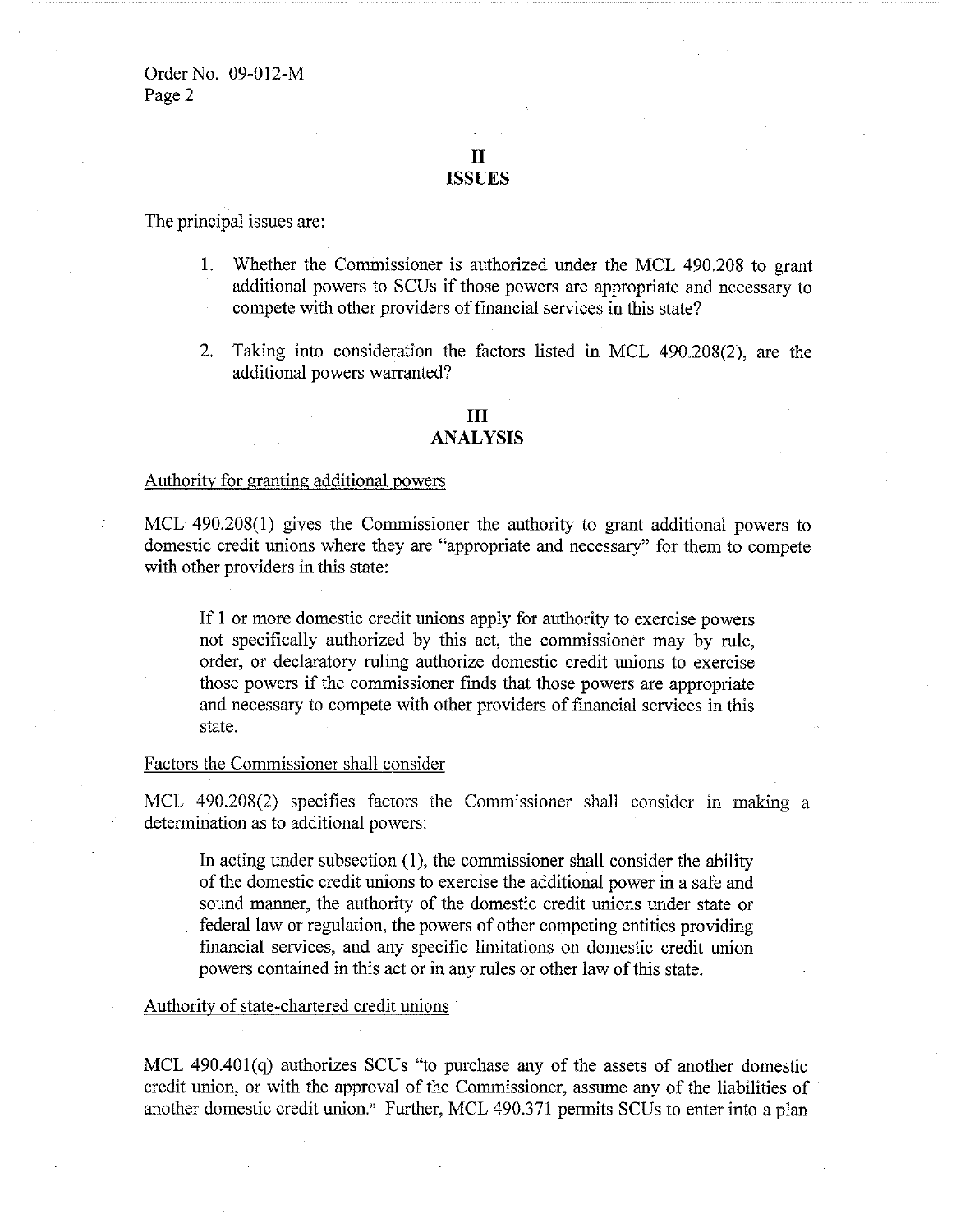of merger with another credit union. Section 371 specifically permits the merger of (1) one or more domestic credit unions, or (2) one or more domestic credit unions with one or more foreign credit unions. Under MCL 490.208, the Commissioner is allowed to authorize additional powers to domestic credit unions.

#### Specific limitations

The provisions of the MCUA do not specifically prohibit a SCU from purchasing the assets and assuming the liabilities of a non-credit union depository institution. Further, no specific limitations preclude authorization under MCL 490.208 of the requested additional powers.

#### Competition

Authorizing domestic credit unions to acquire assets and assume liabilities, including deposits of depository institutions other than credit unions, in purchase and assumption contracts will better enable SCUs to compete with Federally Chartered Credit Unions ("FCUs") and other non-credit union depository institutions.

SCUs compete with FCUs, and FCUs have the authority to merge with a non-NCUSIF insured institution, subject to NCUA approval, under Section  $205(b)(1)(a)$  of the Federal Credit Union Act, 12 U.S.C. 1785(b)(1)(a);

SCUs also compete with domestically chartered non-credit union depositories, and those competitors already have the authority to enter into such merger transactions, subject to Commissioner approval, including Michigan Savings Banks under MCL 487.3336, and Michigan Banks under MCL 487.1410.

As the requested powers are already available to FCUs, authorizing SCUs to exercise the powers available to their federally-chartered counterparts will level the competitive playing field among credit unions operating in Michigan. The additional powers will also enable these SCUs to compete more effectively with other non-credit union financial services providers. Other domestically chartered non-credit union depositories already have the authority to enter into such transactions after receiving Commissioner approval, including Michigan Savings Banks, as authorized under MCL 487.3336 and Michigan Banks under MCL 487.1410. Furthermore, federal credit unions are provided the authority to merge with a depository institution that is not insured by the National Credit Union Share Insurance Fund ("NCUSIF"), subject to National Credit Union Administration ("NCUA") approval, under Section 205(b)(l)(a) of the Federal Credit Union Act, 12 U.S.C. 1785(b)(1)(a).

#### Safety and soundness

The proposed change would allow the acquisition of non-credit union assets such as those held by banks. The exercise of this additional power would require the Commissioner's prior approval, as required for the use of similar powers by other domestic and federal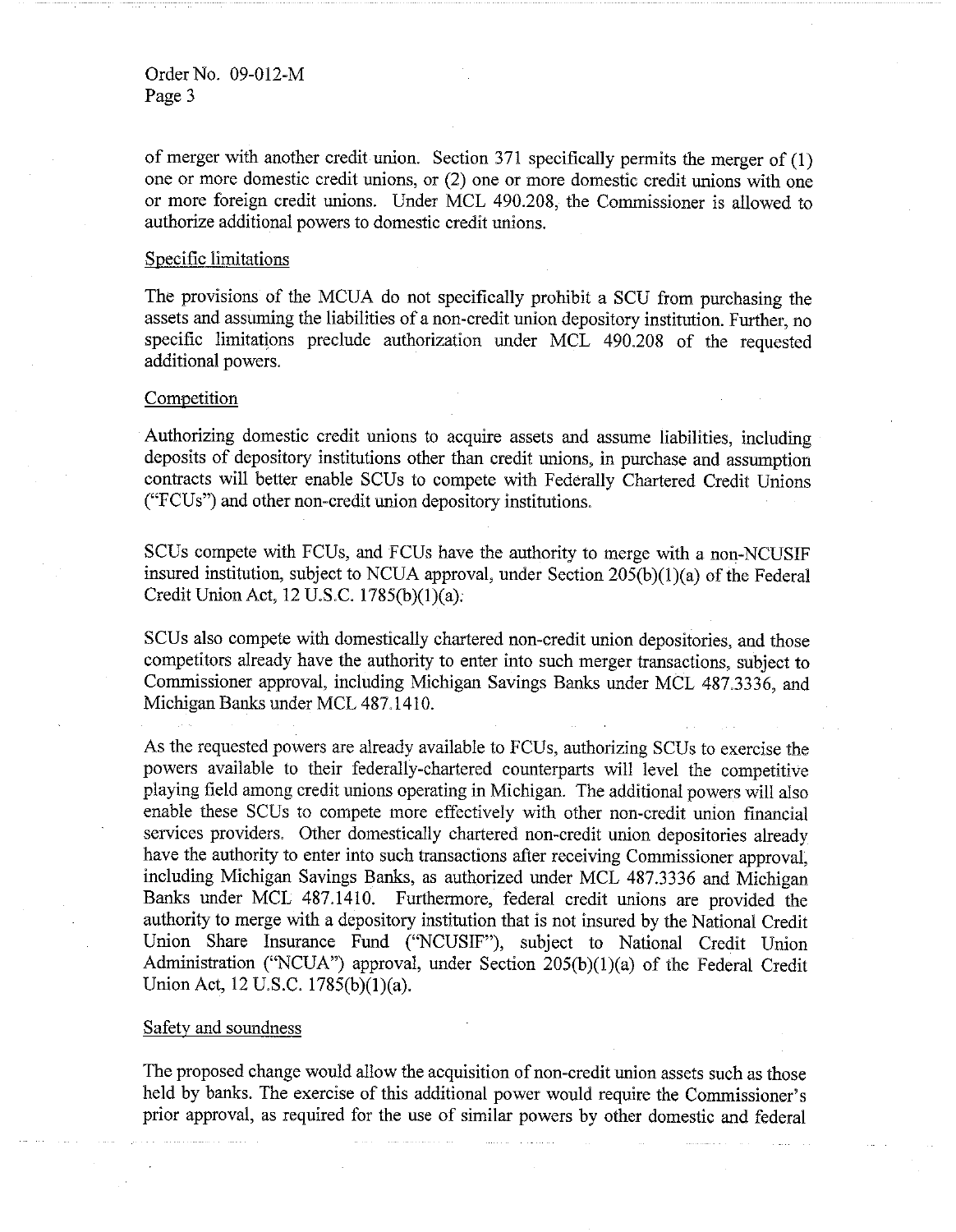Order No. 09-012-M Page 4

depositories. In Section 401(q), domestic credit unions are currently afforded the power "to purchase any of the assets of another domestic credit union, or with the approval of the Commissioner assume any of the liabilities of another domestic credit union." (MCL  $490.401(q)$ ). By requiring the Commissioner's approval of such transactions, the public and the acquiring credit union will be protected from the acquisition of potentially unsound assets and/or unacceptable liabilities from non-credit union depositories.

#### **IV**

# **FINDINGS OF FACT**

Based upon the foregoing considerations, it is found that:

- 1. Additional powers are appropriate and necessary for domestic state credit unions to compete with FCUs and other providers of financial services in this state.
- 2. State-chartered credit unions have the ability to exercise the additional powers in a safe and sound manner, with the Commissioner's prior approval.

## **V CONCLUSIONS OF LAW**

Based upon a review of applicable laws, it is concluded that:

- 1. Under MCL 490.208, the Commissioner may authorize, by order, a domestic credit union to exercise powers not specifically authorized under the MCUA if the Commissioner finds that those powers are appropriate and necessary to compete with other providers of financial services in this state.
- 2. Pursuant to MCL  $490.401(q)$  domestic credit unions are afforded the power "to purchase any of the assets of another domestic credit union, or with the approval of the Commissioner assume any of the liabilities of another domestic credit union." Further, MCL 490.371 permits SCUs to enter into a plan of merger with another credit union. Section 371 specifically permits the merger of  $(1)$  one or more domestic credit unions, or  $(2)$  one or more domestic credit unions with one or more foreign credit unions. The Commissioner is allowed to authorize additional powers by MCL 490.208.
- 3. Under the MCUA, no specific limitations preclude authorization under MCL 490.208 of the requested additional powers.